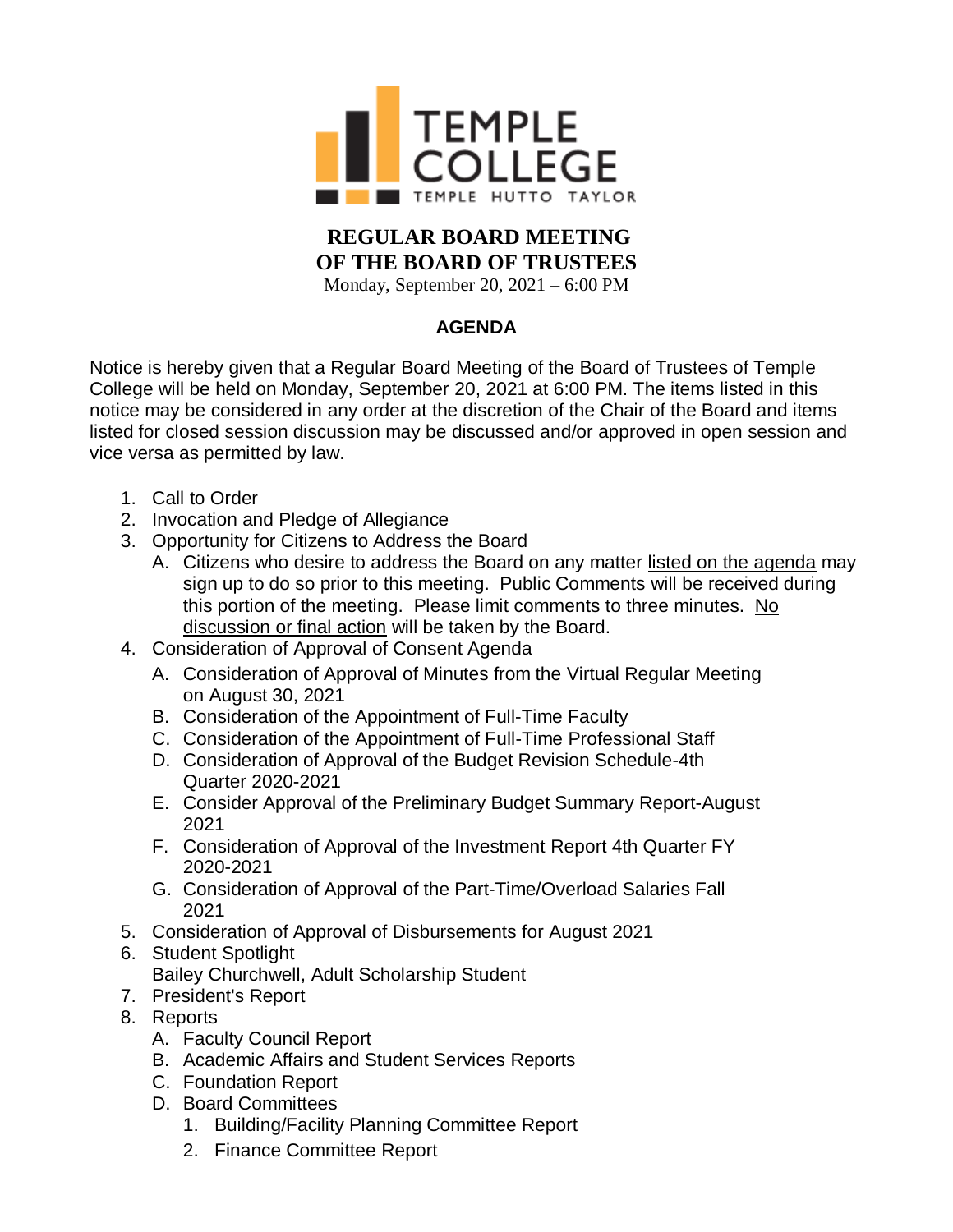- 3. Policy Committee Report
- 9. New Business
	- A. Consideration of Approval of an Associate of Arts-Musical Theatre
	- B. Consideration of Approval of an Associate of Arts-Theatre
	- C. Consideration of an Associate of Sciences-Kinesiology
	- D. Consideration of Approval of a Level 1 Certificate-Electrical Assistant
	- E. Consideration of Approval of a Level 1 Certificate-Electromechanical Engineering Technician
	- F. Consideration of an Associate of Applied Science-Electromechanical Engineering Technology
- 10. Miscellaneous
- 11. Executive Session to Consider Personnel, Legal Matters, and Real Estate
- 12. Adjournment